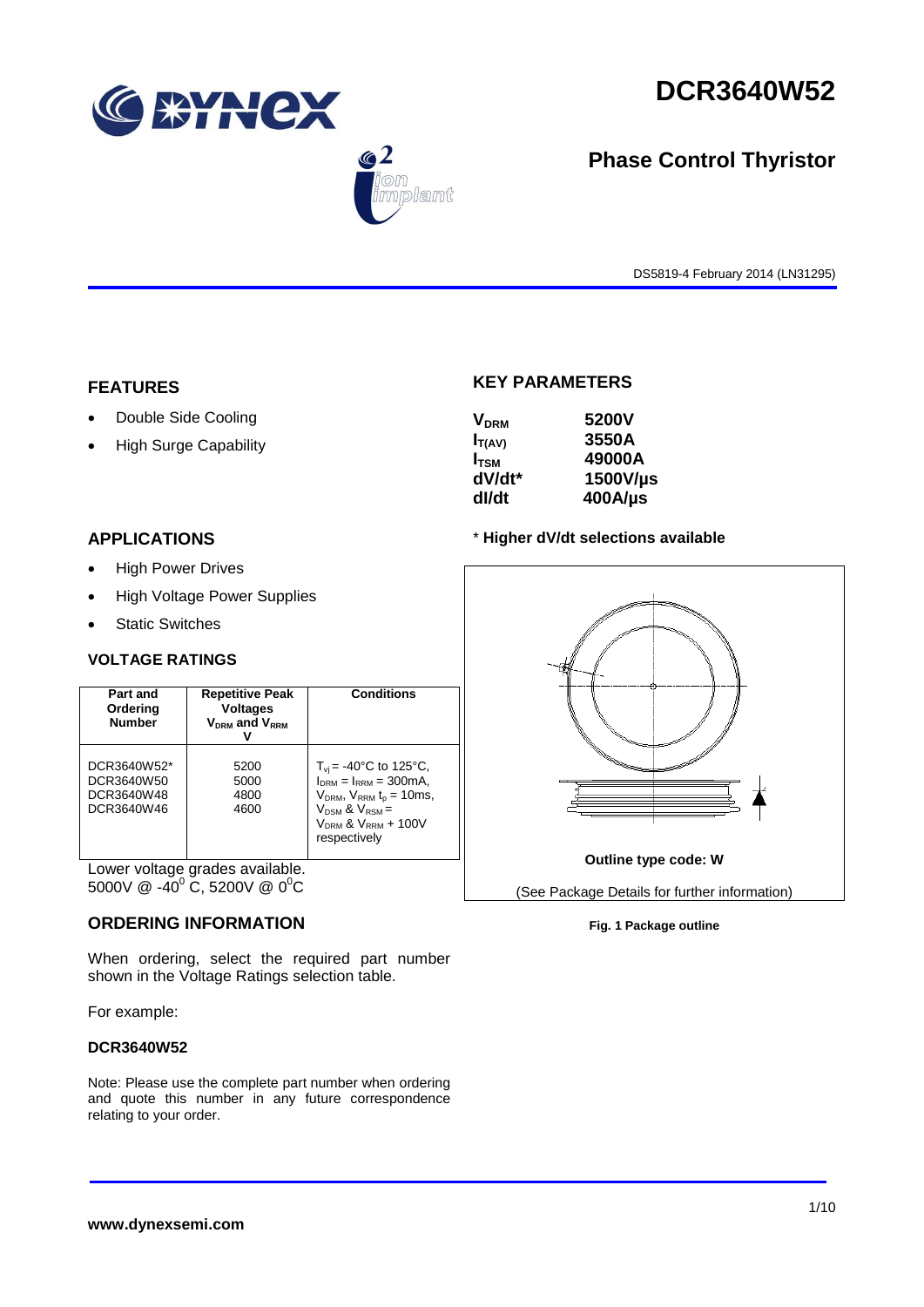

# **CURRENT RATINGS**

**Tcase = 60°C unless stated otherwise**

| Symbol                    | <b>Parameter</b>                     | <b>Test Conditions</b>   |      | <b>Units</b> |
|---------------------------|--------------------------------------|--------------------------|------|--------------|
| <b>Double Side Cooled</b> |                                      |                          |      |              |
| $I_{T(AV)}$               | Mean on-state current                | Half wave resistive load | 3550 | A            |
| I <sub>T(RMS)</sub>       | <b>RMS</b> value                     | $\overline{\phantom{0}}$ | 5576 | A            |
| ΙT                        | Continuous (direct) on-state current | $\overline{\phantom{a}}$ | 5240 | Α            |

## **SURGE RATINGS**

| Symbol       | <b>Test Conditions</b><br><b>Parameter</b> |                                                   | Max. | <b>Units</b>      |
|--------------|--------------------------------------------|---------------------------------------------------|------|-------------------|
| <b>I</b> TSM | Surge (non-repetitive) on-state current    | 10ms half sine, $T_{\text{case}} = 125^{\circ}$ C | 49   | kA                |
| $I^2t$       | $I2t$ for fusing                           | $V_R = 0$                                         | 12.0 | MA <sup>2</sup> s |

# **THERMAL AND MECHANICAL RATINGS**

| Symbol           | <b>Parameter</b>                      | <b>Test Conditions</b>                      |             | Min.           | Max.    | <b>Units</b> |
|------------------|---------------------------------------|---------------------------------------------|-------------|----------------|---------|--------------|
| $R_{th(j-c)}$    | Thermal resistance – junction to case | Double side cooled                          | DC          |                | 0.00631 | °C/W         |
|                  |                                       | Single side cooled                          | Anode DC    |                | 0.01115 | °C/W         |
|                  |                                       |                                             | Cathode DC  | $\blacksquare$ | 0.01453 | °C/W         |
| $R_{th(c-h)}$    | Thermal resistance – case to heatsink | Clamping force 76kN<br>Double side          |             | $\blacksquare$ | 0.0014  | °C/W         |
|                  |                                       | (with mounting compound)                    | Single side | ٠              | 0.0028  | °C/W         |
| $T_{\rm vj}$     | Virtual junction temperature          | Blocking V <sub>DRM</sub> / <sub>VRRM</sub> |             |                | 125     | °C           |
| $T_{\text{stg}}$ | Storage temperature range             |                                             |             | $-55$          | 125     | °C           |
| $F_m$            | Clamping force                        |                                             |             | 68.0           | 84.0    | kN           |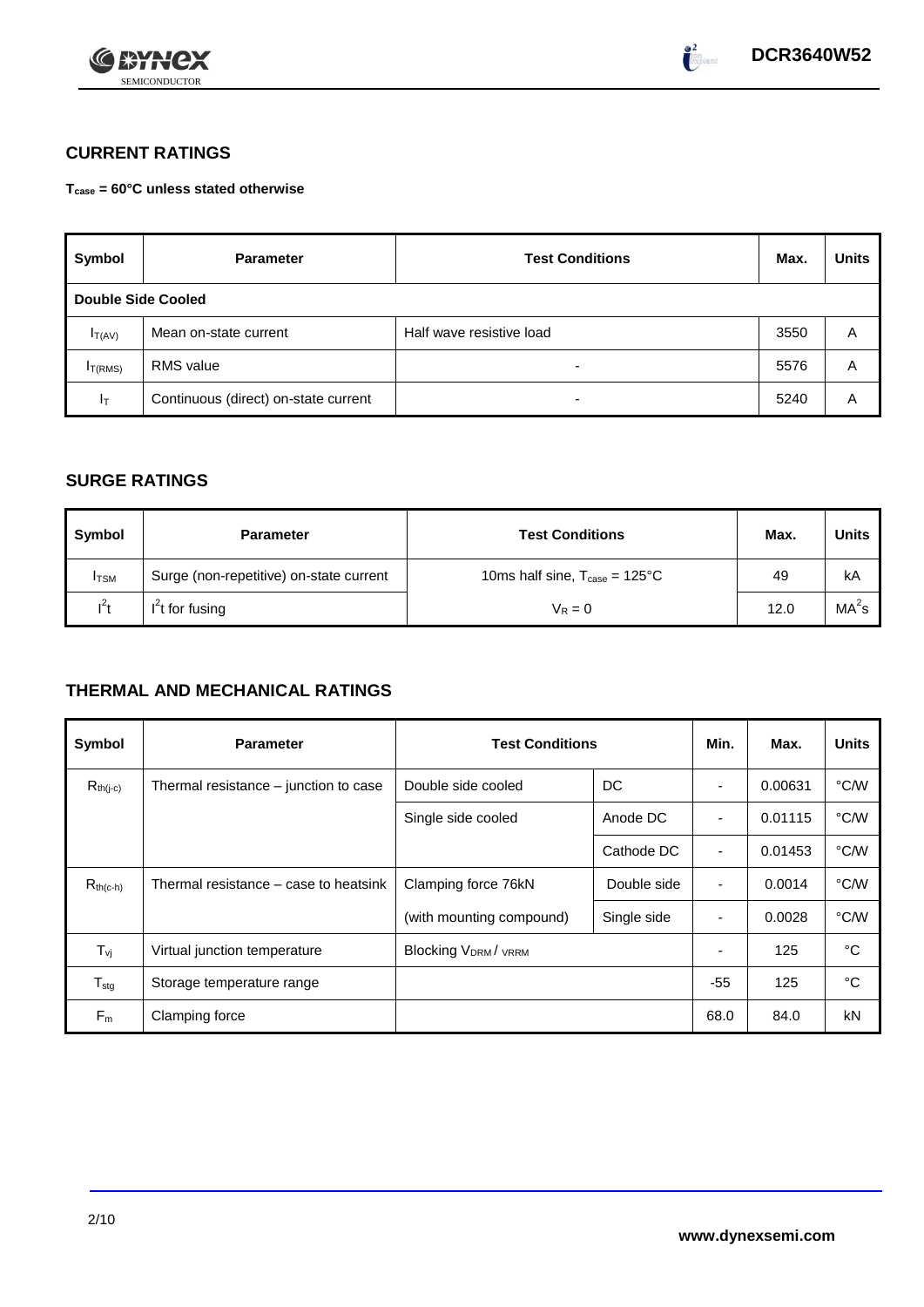

# **DYNAMIC CHARACTERISTICS**

| Symbol            | <b>Parameter</b>                                                           | <b>Test Conditions</b>                                                                          | Min.            | Max.                     | <b>Units</b> |           |
|-------------------|----------------------------------------------------------------------------|-------------------------------------------------------------------------------------------------|-----------------|--------------------------|--------------|-----------|
| <b>IRRM</b> /IDRM | Peak reverse and off-state current                                         | At $V_{RRM}/V_{DRM}$ , $T_{case} = 125^{\circ}C$                                                |                 | $\overline{\phantom{a}}$ | 300          | mA        |
| dV/dt             | Max. linear rate of rise of off-state voltage                              | To 67% $V_{DRM}$ , T <sub>i</sub> = 125°C, gate open                                            |                 | $\blacksquare$           | 1500         | $V/\mu s$ |
| dl/dt             | Rate of rise of on-state current                                           | From 67% $V_{DRM}$ to 2x $I_{T(AV)}$                                                            | Repetitive 50Hz | $\sim$                   | 200          | $A/\mu s$ |
|                   |                                                                            | Gate source 30V, 10 $\Omega$ ,                                                                  | Non-repetitive  |                          | 400          | $A/\mu s$ |
|                   |                                                                            | $t_r < 0.5 \mu s$ , $T_i = 125$ °C                                                              |                 |                          |              |           |
| $V_{T(TO)}$       | Threshold voltage - Low level                                              | 500A to 1700A at $T_{\text{case}} = 125^{\circ}C$                                               |                 | $\overline{\phantom{a}}$ | 0.86         | $\vee$    |
|                   | Threshold voltage - High level                                             | 1700A to 5000A at $T_{\text{case}} = 125^{\circ}$ C                                             |                 |                          | 0.98         | $\vee$    |
| $r_{\text{T}}$    | On-state slope resistance - Low level                                      | 500A to 1700A at $T_{\text{case}} = 125^{\circ}C$                                               |                 |                          | 0.2533       | $m\Omega$ |
|                   | On-state slope resistance - High level                                     | 1700A to 5000A at $T_{\text{case}} = 125^{\circ}$ C                                             |                 | 0.1886                   | $m\Omega$    |           |
| $t_{\text{gd}}$   | $V_D = 67\%$ V <sub>DRM</sub> , gate source 30V, 10 $\Omega$<br>Delay time |                                                                                                 |                 | 3                        | μs           |           |
|                   |                                                                            | $t_r = 0.5 \mu s$ , $T_j = 25^{\circ}C$                                                         |                 |                          |              |           |
| $t_q$             | Turn-off time                                                              | $T_i = 125$ °C, $V_R = 200V$ , dl/dt = 1A/µs,                                                   |                 | 400                      | 750          | μs        |
|                   |                                                                            | $dV_{DR}/dt = 20V/\mu s$ linear                                                                 |                 |                          |              |           |
| $Q_S$             | Stored charge                                                              | $I_T = 2000A$ , $T_i = 125^{\circ}C$ , dl/dt – 1A/us,                                           |                 | 2700                     | 6325         | μC        |
| IL.               | Latching current                                                           | $T_i = 25^{\circ}C$ , $V_D = 5V$                                                                |                 | $\blacksquare$           | 3            | A         |
| Iн                | Holding current                                                            | $T_i = 25^{\circ}C$ , R <sub>G-K</sub> = $\infty$ , I <sub>TM</sub> = 500A, I <sub>T</sub> = 5A |                 |                          | 300          | mA        |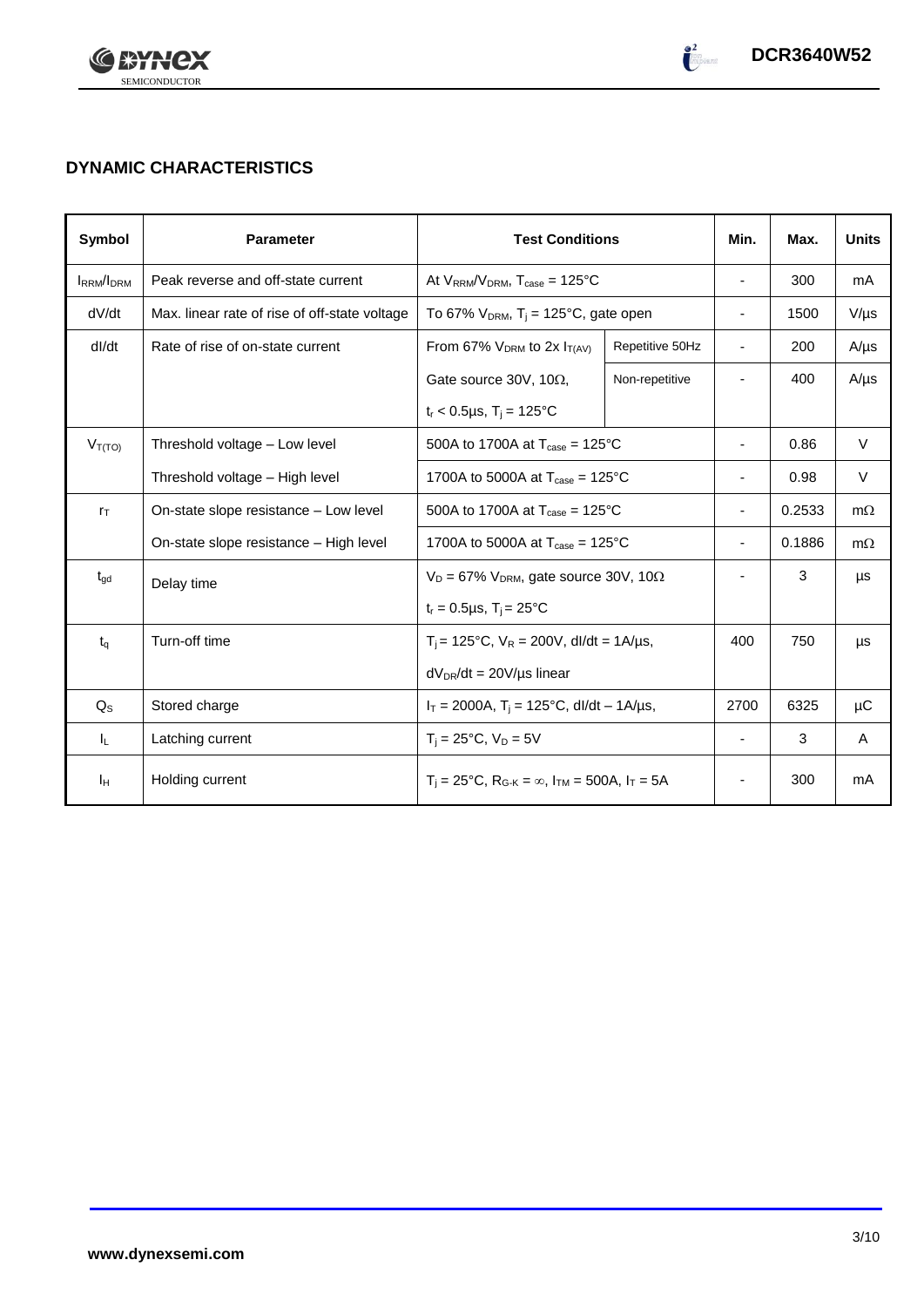

 $\int_{0}^{2}$ 

# **GATE TRIGGER CHARACTERISTICS AND RATINGS**

| Symbol       | <b>Parameter</b>         | <b>Test Conditions</b>                       | Max. | <b>Units</b> |
|--------------|--------------------------|----------------------------------------------|------|--------------|
| $V$ GT       | Gate trigger voltage     | $V_{DRM}$ = 5V, $T_{case}$ = 25°C            | 1.5  | V            |
| $\rm V_{GD}$ | Gate non-trigger voltage | At 50% $V_{DRM}$ , $T_{case} = 125^{\circ}C$ | 0.4  | V            |
| Iст          | Gate trigger current     | $V_{DRM} = 5V$ , $T_{case} = 25^{\circ}C$    | 400  | mA           |
| lgp          | Gate non-trigger current | At 50% $V_{DRM}$ , $T_{case}$ = 125°C        | 15   | mA           |

## **CURVES**



#### **Fig.2 Maximum & minimum on-state characteristics**

 $V_{TM}$  **EQUATION** Where  $A = 0.722818$  $B = -0.002455$  $V_{TM} = A + B\ln(I_T) + C.I_T + D.\sqrt{I_T}$  C = 0.000096  $D = 0.010486$ these values are valid for  $T_i = 125^{\circ}C$  for  $I_T$  100A to 7000A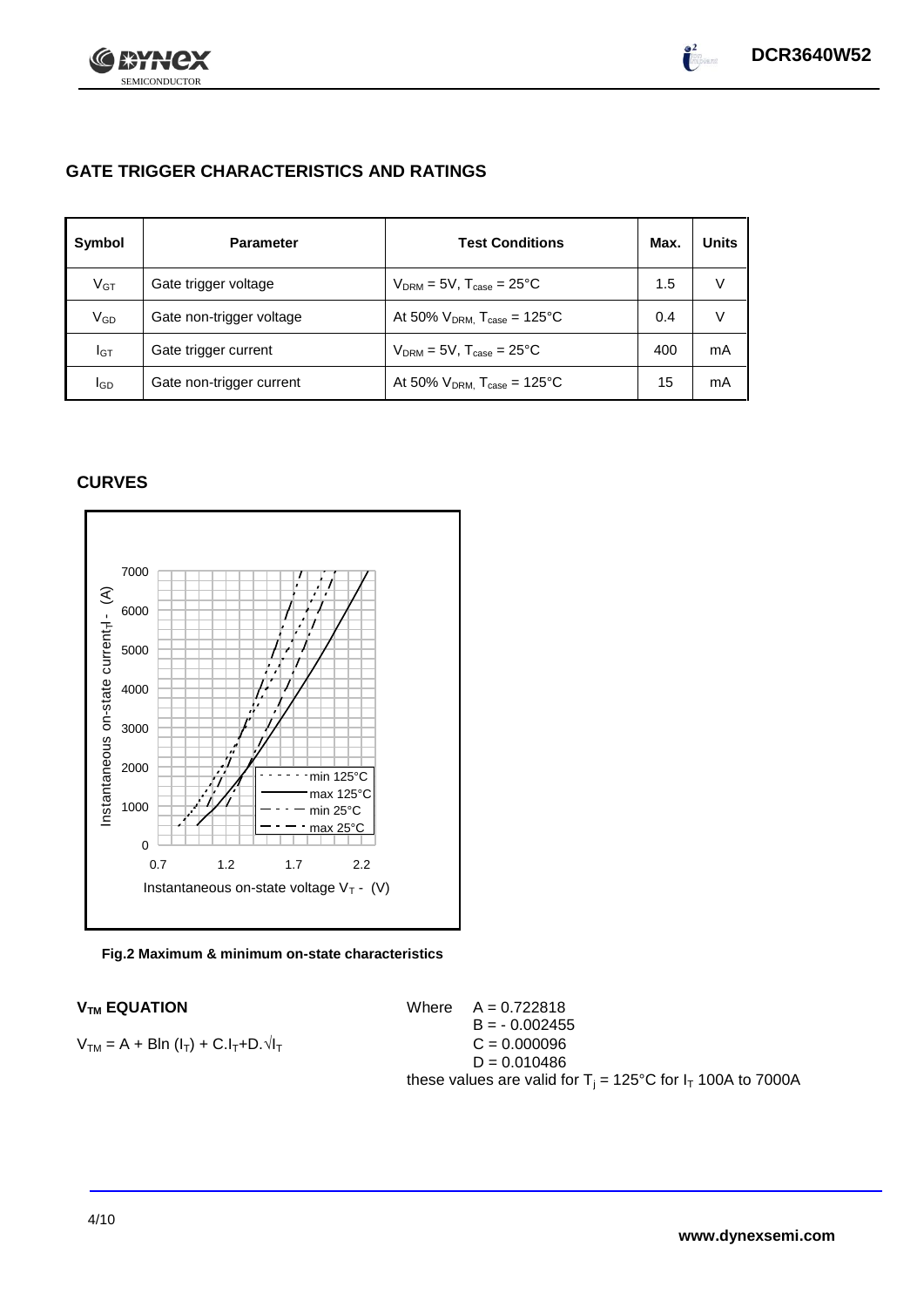



**Fig.5 Maximum permissible heatsink temperature, double side cooled – sine wave**



**DCR3640W52**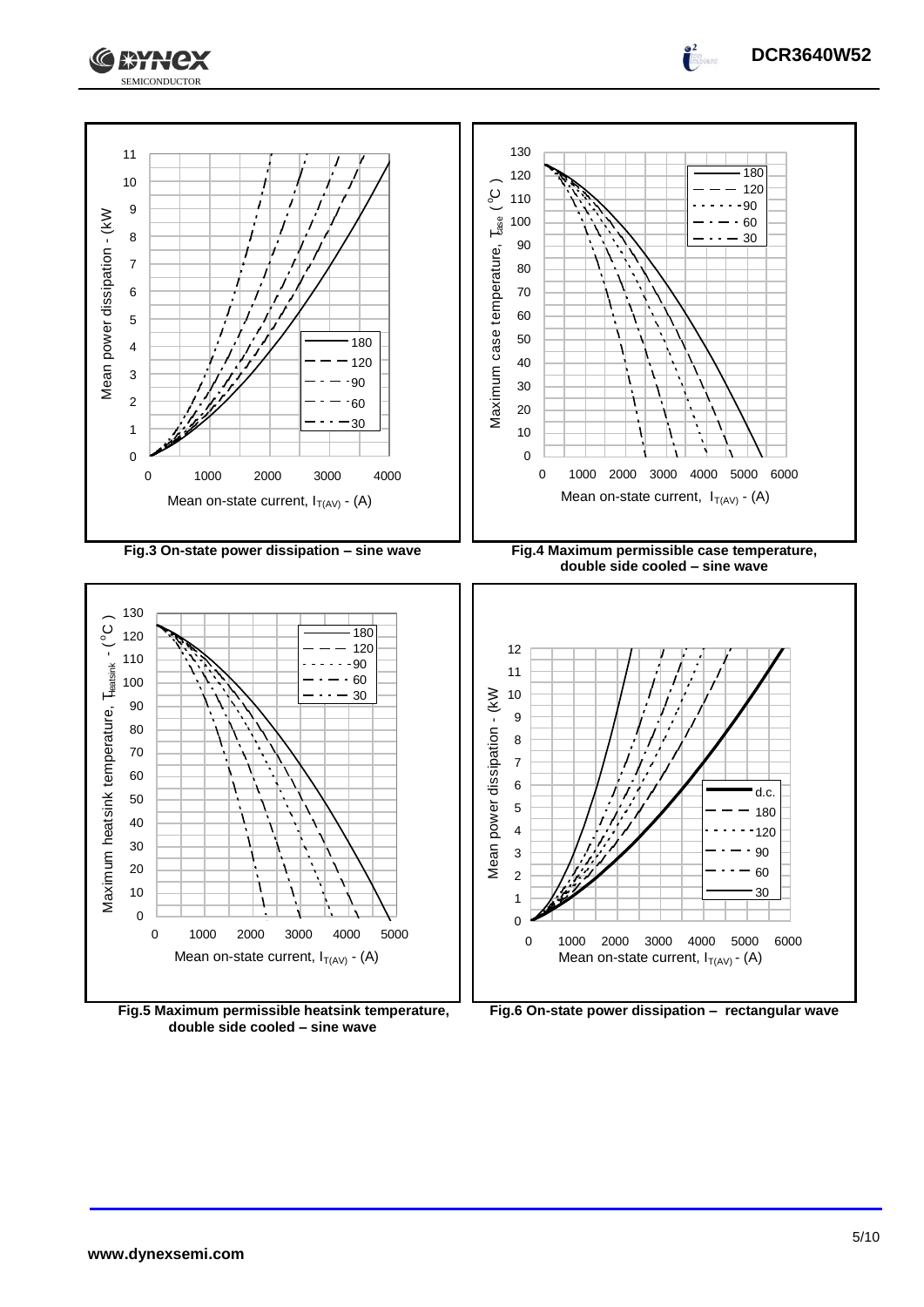



 2 3 4 Double side cooled Ri (°C/kW) 0.8816 1.2993 2.8048 1.3305 Ti (s) 0.0106818 0.058404 0.3584979 1.1285 Anode side cooled  $R_i$  (°C/kW) 1.5197 3.2398 5.7622 0.6312  $T_i$  (s) 0.0170581 0.2424644 6.013 15.364 Cathode side cooled  $R_i$  (°C/kW) 1.4106 2.4667 6.7451 3.9054  $T_i$  (s) 0.0158344 0.1786951 3.6201 6.196

 $Z_{\text{th}} = \sum [R_i \times (1 - \exp. (t/t_i))]$  [1]

 $\Delta R_{th(j\text{-}c)}$  Conduction

Tables show the increments of thermal resistance  $R_{th(j-c)}$  when the device operates at conduction angles other than d.c.

| Double side cooling |                     |       |  | Anode Side Cooling |       |                     | Cathode Sided Cooling |             |       |                              |
|---------------------|---------------------|-------|--|--------------------|-------|---------------------|-----------------------|-------------|-------|------------------------------|
|                     | $\Delta Z_{th}$ (z) |       |  |                    |       | $\wedge Z_{th}$ (z) |                       |             |       | $_{\Delta}Z_{\text{th}}$ (z) |
| $\theta^{\circ}$    | sine.               | rect. |  | $\theta^{\circ}$   | sine. | rect.               |                       | $A^{\circ}$ | sine. | rect.                        |
| 180                 | 1.00                | 0.67  |  | 180                | 0.94  | 0.64                |                       | 180         | 0.95  | 0.65                         |
| 120                 | 1.16                | 0.97  |  | 120                | 1.08  | 0.91                |                       | 120         | 1.09  | 0.92                         |
| 90                  | 1.33                | 1.13  |  | 90                 | 1.23  | 1.06                |                       | 90          | 1.25  | 1.07                         |
| 60                  | 1.48                | 1.31  |  | 60                 | 1.37  | 1.22                |                       | 60          | 1.38  | 1.23                         |
| 30                  | 1.61                | 1.51  |  | 30                 | 1.47  | 1.38                |                       | 30          | 1.49  | 1.40                         |
| 15                  | 1.66                | 1.61  |  | 15                 | 1.52  | 1.47                |                       | 15          | 1.54  | 1.49                         |

| Cathode Sided Cooling |                     |       |  |  |  |  |  |
|-----------------------|---------------------|-------|--|--|--|--|--|
|                       | $\Delta Z_{th}$ (z) |       |  |  |  |  |  |
|                       | sine.               | rect. |  |  |  |  |  |
| 180                   | 0.95                | 0.65  |  |  |  |  |  |
| 120                   | 1.09                | 0.92  |  |  |  |  |  |
| 90                    | 1.25                | 1.07  |  |  |  |  |  |
| 60                    | 1.38                | 1.23  |  |  |  |  |  |
| 30                    | 1.49                | 1.40  |  |  |  |  |  |
| 15                    | 1.54                | 1.49  |  |  |  |  |  |

**Fig.9 Maximum (limit) transient thermal impedance – junction to case (°C/kW)**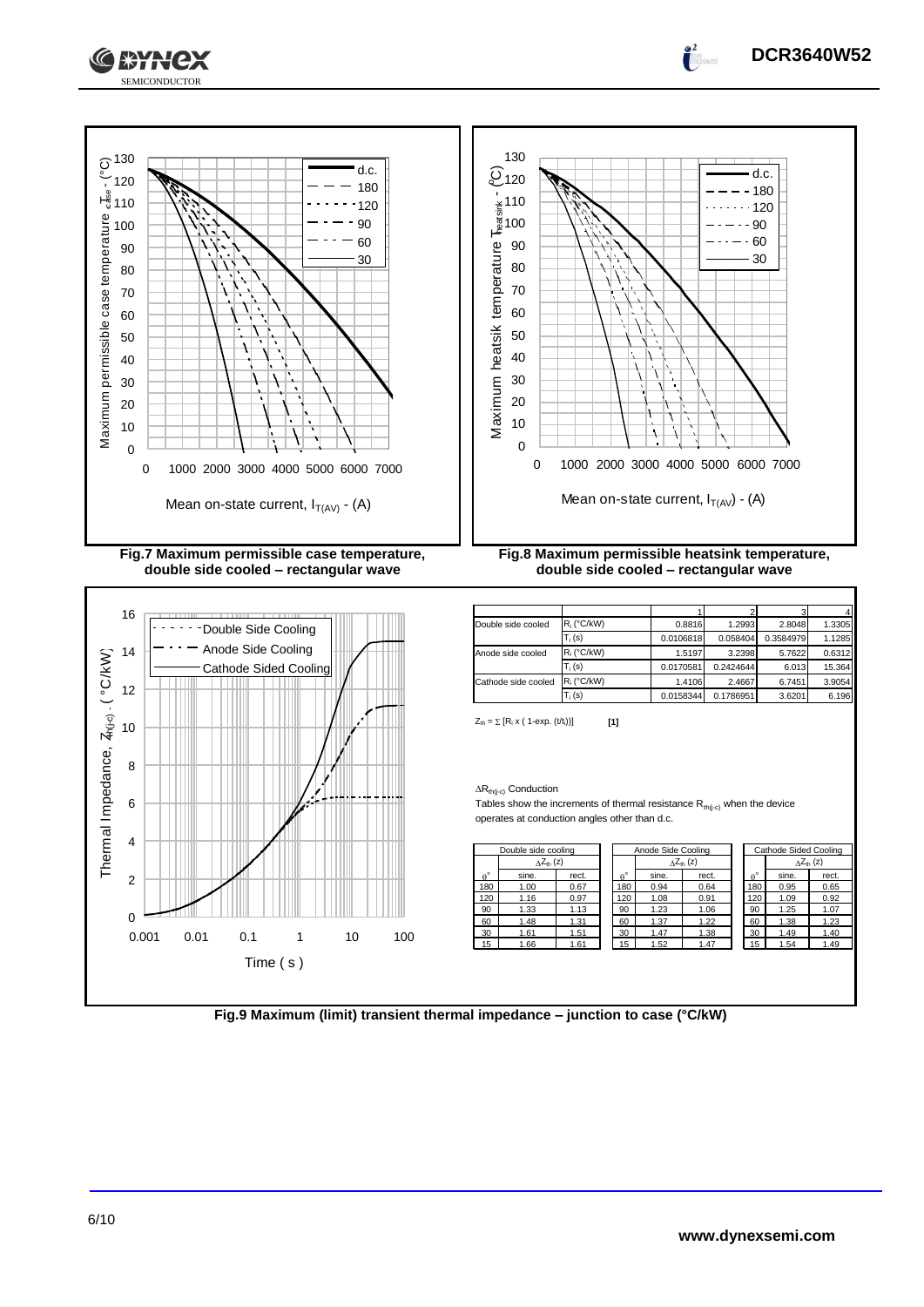



**Fig.12 Stored Charge Fig.13 Reverse recovery current**

**DCR3640W52**

 $\int_0^2$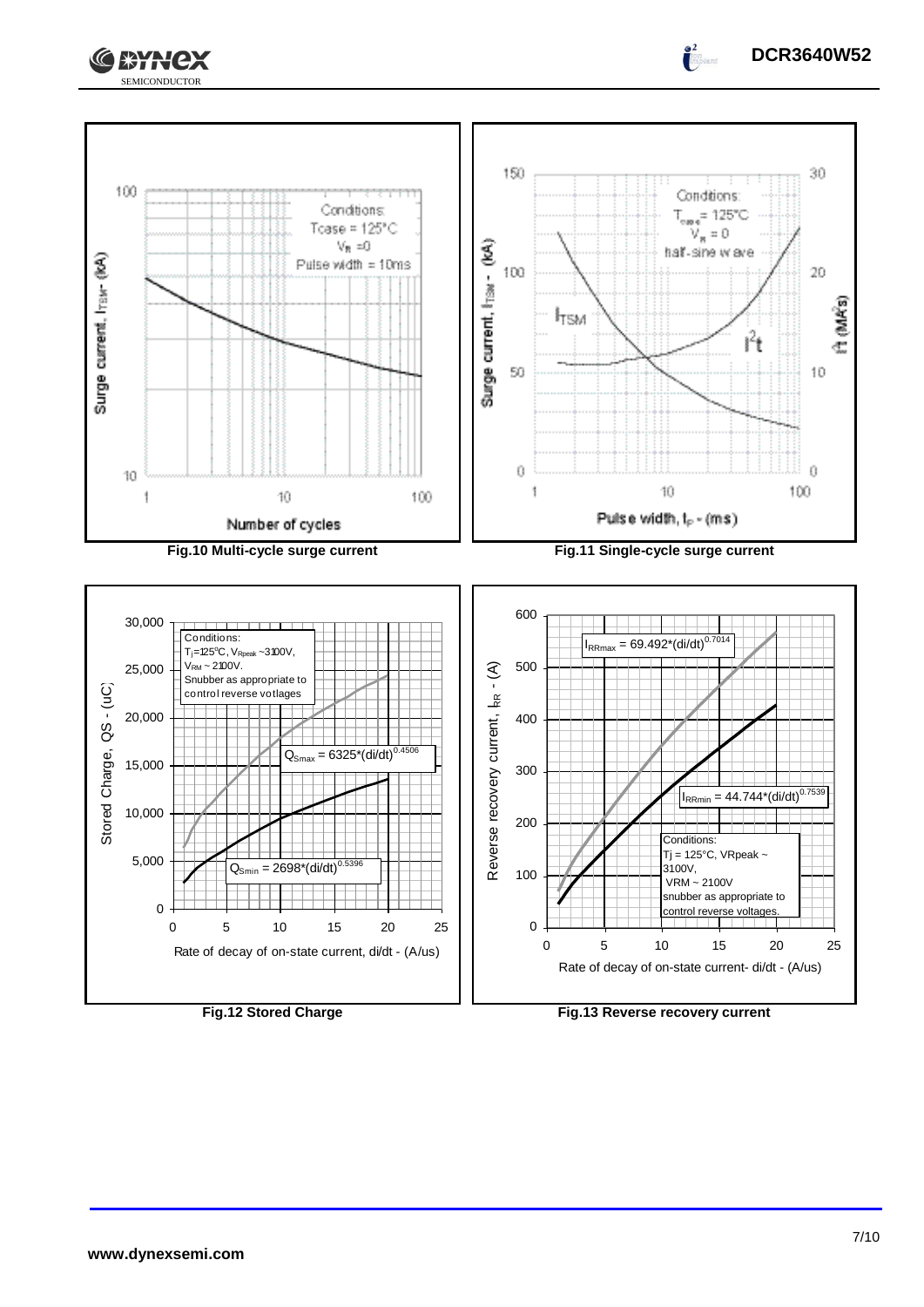

**Fig14 Gate Characteristics**



**Fig. 15 Gate characteristics**

**DCR3640W52**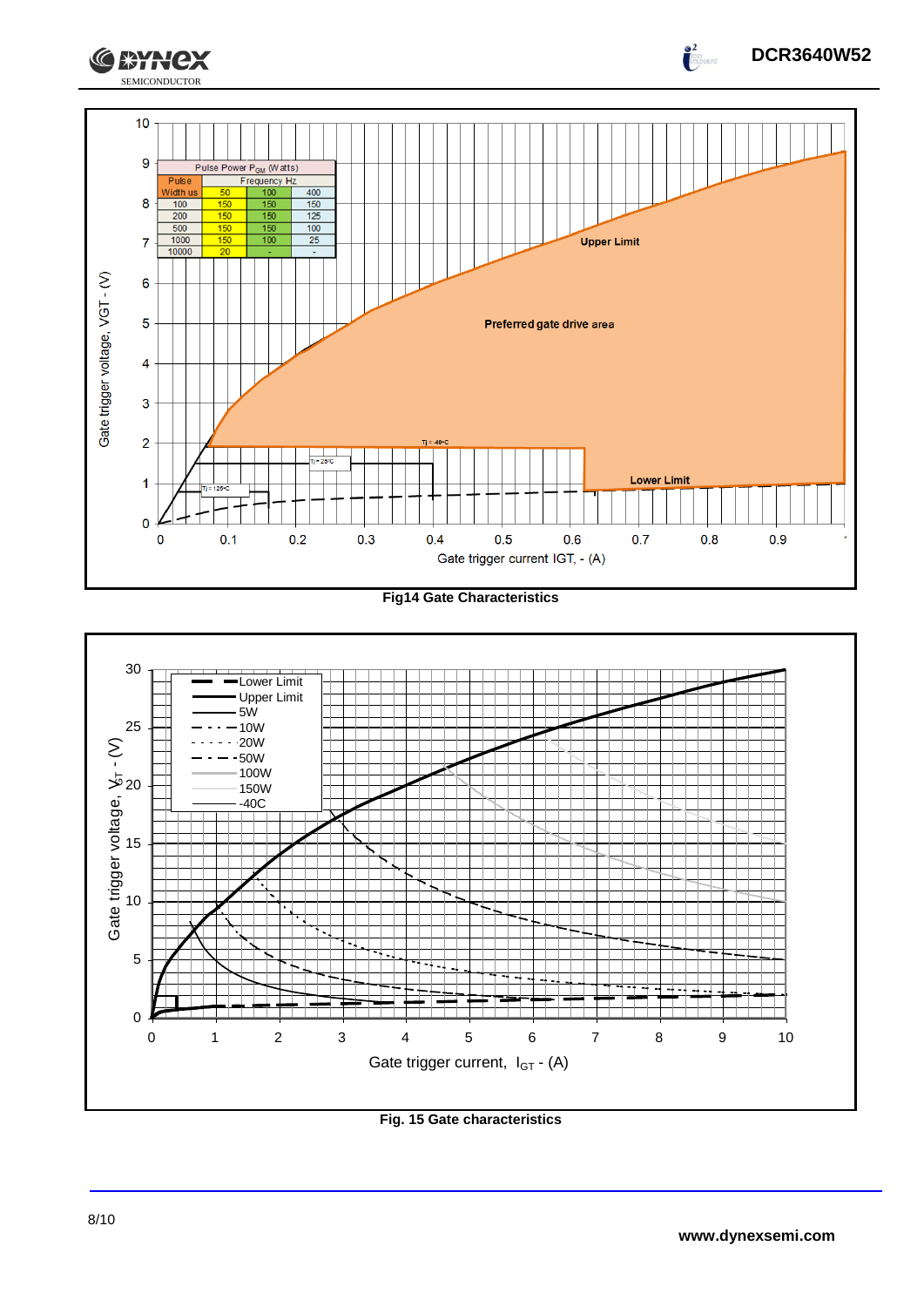

#### **PACKAGE DETAILS**

For further package information, please contact Customer Services. All dimensions in mm, unless stated otherwise. DO NOT SCALE.



**Fig.16 Package outline**